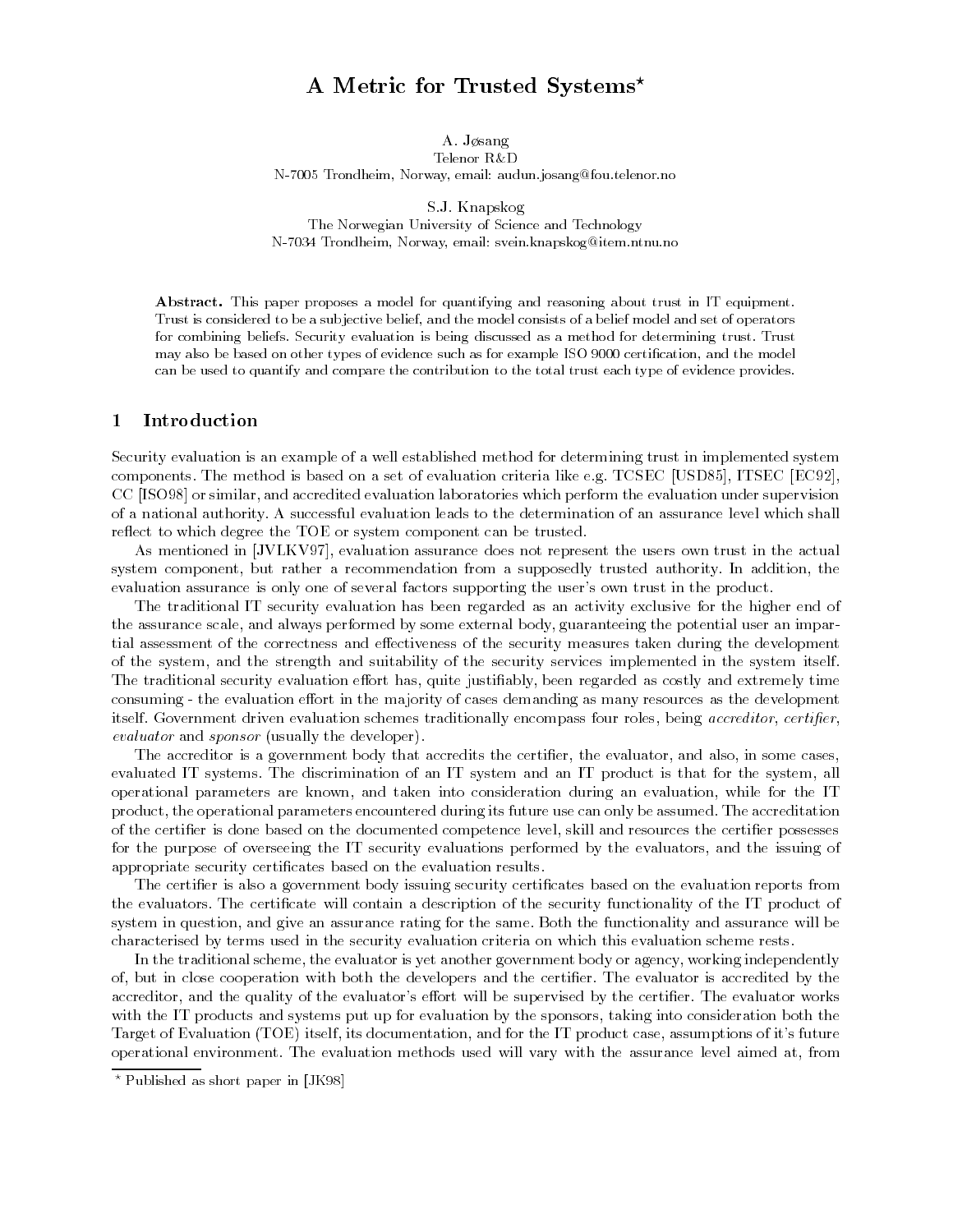simple checks to sophisticated independent tests of the implementations. The checks are performed against the standard set of evaluation criteria used for the scheme, but the detailed evaluation methods are not in any way standardised. The overall quality of the evaluation methods, and the competence with which they are applied, will, however, undoubtedly influence the end results, and should ideally be standardised, or as a minimum, be brought to the certiers knowledge through the evaluation report.

The evaluation sponsors are the parties interested in having the TOE evaluated. A manufacturer's motivation would be to obtain a security certicate, helpful for marketing purposes, and in some circumstances demanded by his customers, typically for a delivery under a government type of contract. Another sponsor role will be played by the end users of IT products or systems for security critical applications - they would become evaluation sponsors because they can not rely on their own expertise when it comes to assessing the IT security functionality and judge if the assurance components implemented in the product are adequate for its intended use. In the existing transition period, where many IT products and systems exist which claim to have adequate security, without having a certificate to support the validity of the claims, the end user will have to sponsor the majority of evaluations, especially for IT systems.

In a commercially based IT security evaluation scheme, the evaluators will be entrepreneurs performing IT security evaluation on a commercial contract basis, and there will be competition between different evaluators. To retain a certain trust for the end user in such a scheme, beyond the possibilities created by the commercial contracts themselves, the accreditation and certication authority roles need to be maintained, and possibly strengthened. The common basis for the evaluations performed will be the evaluation criteria on which the scheme is based, but the evaluation methods will probably become the most important competitive factor decisive of success or failure of an evaluator in the commercial IT security evaluation market, and as such, not publicly known. This places a significant responsibility on the accreditation and certification bodies, both with respect to their professional integrity as such, and their ability to convince the end user society that their integrity and competence in this area are unquestionable.

In this paper, we propose a formal model for reasoning about trust and security evaluation. Our approach is based on *subjective logic*[Jøs97] which consists of the *opinion model* for representing beliefs and a set of operators for combining opinions. We show that trust can be represented as an opinion so that situations involving trust and trust relationships can be modelled with subjective logic.

#### 2The Opinion Model

The evidence space and opinion space are two equivalent models for representing human beliefs, and we will in Sec.5 show how they can be used to represent trust mathematically.

#### 2.1The Evidence Space

The mathematical analysis leading to the expression for posteriori probability estimates of binary events can be found in many text books on probability theory, e.g. [CB90] p.298, and we will only present the results here.

It can be shown that posteriori probabilities of binary events can be represented by the beta distribution function. The beta-family of distributions is a continuous family of functions indexed by the two parameters  $\alpha$  and  $\beta$ . The beta $(\alpha, \beta)$  distribution can be expressed using the gamma function  $\Gamma$  as:

$$
f(\theta \mid \alpha, \beta) = \frac{\Gamma(\alpha + \beta)}{\Gamma(\alpha)\Gamma(\beta)} \theta^{\alpha - 1} (1 - \theta)^{\beta - 1}, \quad 0 \le \theta \le 1, \quad \alpha > 0, \quad \beta > 0
$$
 (1)

with the restriction that  $\theta \neq 0$  if  $\alpha < 1$ , and  $\theta \neq 1$  if  $\beta < 1$ .

We will in the following only consider the subclass of beta distributions which we will call *probability* certainty density functions or pcdf for short. We will denote by  $\Phi$  the set of pcdfs. In our notation, pcdfs will be characterised by the parameters  $\{r, s\}$  instead of  $\{\alpha, \beta\}$  through the following correspondence:

$$
\begin{aligned}\n\alpha &= r + 1, \ r \ge 0 \quad \text{and} \\
\beta &= s + 1, \ s \ge 0.\n\end{aligned} \tag{2}
$$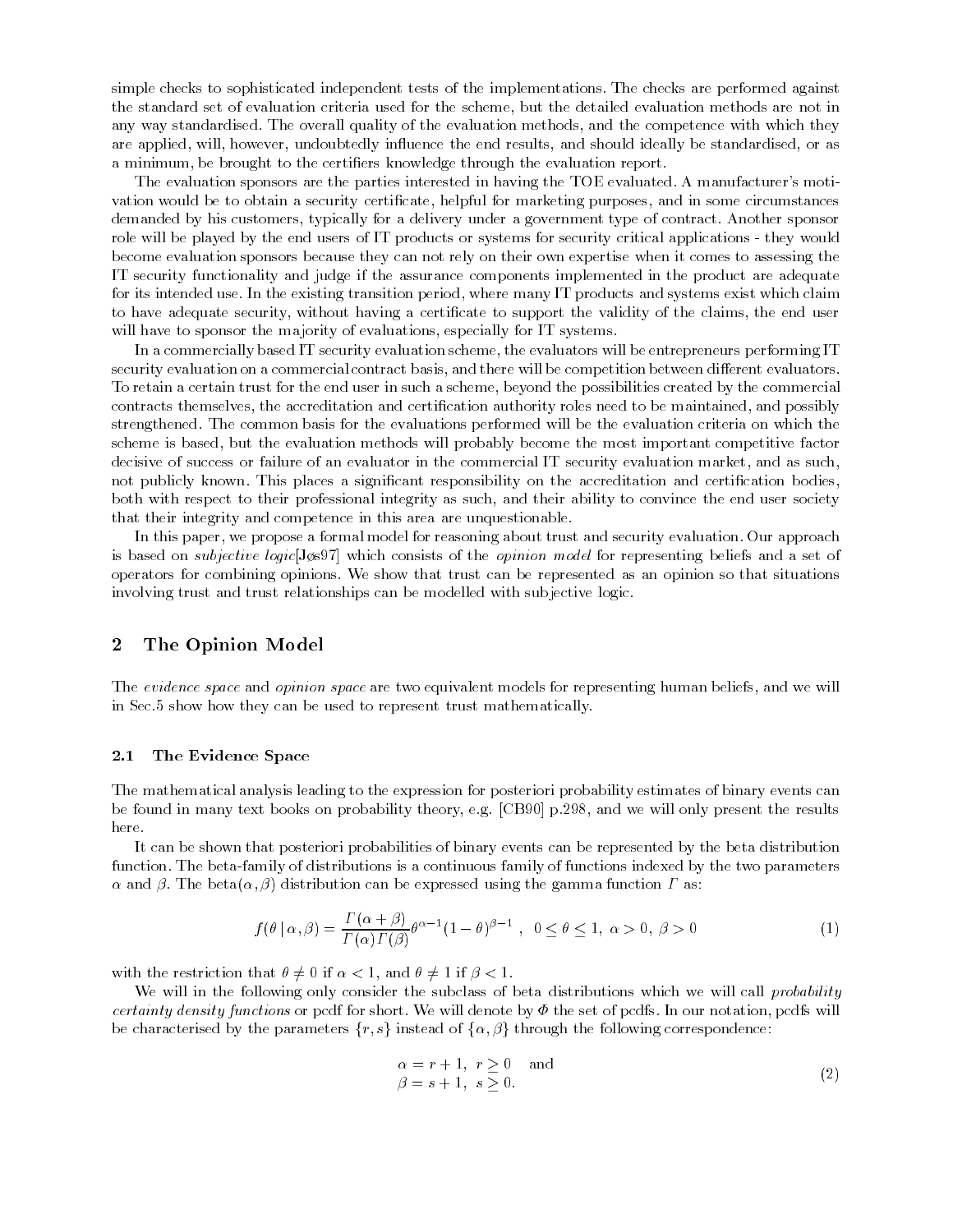Let  $\varphi$  be a pcdf over the probability variable  $\theta$ . In our notation  $\varphi$  can then be characterised by r and s according to:

$$
\varphi(\theta \mid r, s) = \frac{\Gamma(r + s + 2)}{\Gamma(r + 1)\Gamma(s + 1)} \theta^r (1 - \theta)^s , \quad 0 \le \theta \le 1, \ r \ge 0, \ s \ge 0
$$
\n(3)

As an example, assume that an entity has produced  $r = 8$  positive and  $s = 1$  negative events. The pcdf expressed as  $\varphi(\theta \,|\, 8, 1)$  is plotted in Fig.1.



Fig. 1. Posteriori pcdf after 8 positive and 1 negative results

The curve plotted in Fig.1 must not be confused with an ordinary probability density function. A pcdf represents the certainty density regarding the expected probability of a binary event, and not the distribution of probabilities. This is explained in more detail in  $[J\phi s97]$ .

#### 2.2The Opinion Space

For the purpose of believing a binary proposition such as for example: "The system will resist malicious attacks", we assume that the proposition will either be true or false, and not something in between. However, because of our imperfect knowledge, it is impossible to know with certainty whether it is true or false, so that we can only have an *opinion* about it, which translates into degrees of belief or disbelief as well as uncertainty which fills the void in the absence of both belief and disbelief. This can be mathematically expressed as:

$$
b + d + u = 1, \quad \{b, d, u\} \in [0, 1]^3
$$
\n
$$
(4)
$$

where  $b, d$  and u designate belief, disbelief and uncertainty respectively. Eq.(4) defines the triangle of Fig.2, and an opinion can be uniquely described as a point  $\{b, d, u\}$  in the triangle. As an example, the opinion  $\omega = \{0.8, 0.1, 0.1\}$  which corresponds the the pcdf of Fig.1 is represented as a point in the figure. We will denote by the set of opinions defined in this way.



Fig. 2. Opinion Triangle

The horizontal bottom line between belief and disbelief in Fig.2 represents situations without uncertainty and is equivalent to a traditional binary probability model. The degree of uncertainty can be interpreted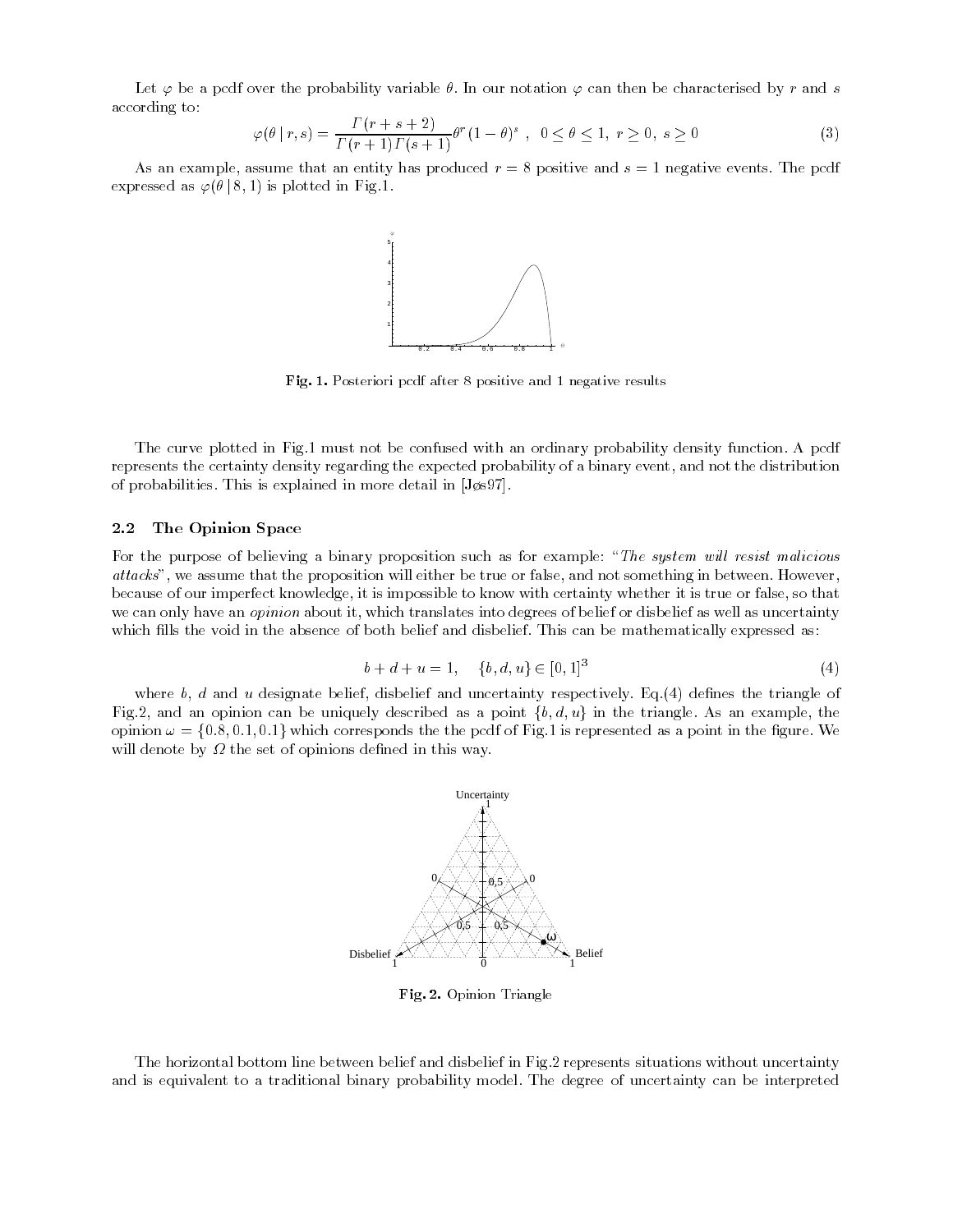as the lack of evidence to support either belief or disbelief. In order to illustrate the interpretation of the uncertainty component we will use the following example, which is cited from [Ell61].

Let us suppose that you confront two urns containing red and black balls, from one of which a ball will be drawn at random. To "bet on Red<sub>I</sub>" will mean that you choose to draw from Urn I; and that you will receive a prize  $a$  (say \$100) if you draw a red ball and a smaller amount  $b$  (say \$0) if you draw a black. You have the following information: Urn I contains 100 red and black balls, but in ratio entirely unknown to you; there may be from 0 to 100 red balls. In Urn II, you confirm that there are exactly 50 red and 50 black balls.

For Urn II, most people would agree that the probability of drawing a red ball is 0.5, because the chances of winning or loosing a bet on  $\text{Red}_{II}$  are equal. For Urn I however, it is not obvious. If however one was forced to make a bet on  $\text{Red}_{I}$ , most people would agree that the chances also are equal, so that the probability of drawing a red ball also in this case must be 0.5.

This example illustrates extreme cases of probability, one which is totally certain, and the other which is totally uncertain, but interestingly they are both 0.5. In real situations, a probability estimate can never be absolutely certain, and a single valued probability estimate is always inadequate for expressing an observer's subjective belief regarding a real situation. By using opinions the degree of (un)certainty can easily be expressed such that the opinions about Red<sub>I</sub> and Red<sub>II</sub> become  $\omega_I = \{0, 0, 1\}$  and  $\omega_{II} = \{0.5, 0.5, 0.0\}$ respectively.

#### 2.3Equivalence between the Opinion Space and the Evidence Space

We have defined  $\Phi$  to be the class of pcdfs, and  $\Omega$  to be the class of opinions. Let  $\omega_p = \{b_p, d_p, u_p\}$  be an agent's opinion about a binary event p, and let  $\varphi(r_p, s_p)$  be the same agent's pcdf regarding p expressed as a pcdf. We now define  $\omega_p$  as a function of  $\varphi(r_p, s_p)$  according to:

$$
\begin{cases}\n b_p = \frac{r_p}{r_p + s_p + 1} \\
 d_p = \frac{s_p}{r_p + s_p + 1} \\
 u_p = \frac{1}{r_p + s_p + 1}\n\end{cases} (5)
$$

We see for example that the uniform  $\varphi(0,0)$  corresponds to  $\omega = \{0,0,1\}$  which expresses total uncertainty, that  $\varphi(\infty, 0)$  or the absolute probability corresponds to  $\omega = \{1, 0, 0\}$  which expresses absolute belief, and that  $\varphi(0,\infty)$  or the zero probability corresponds to  $\omega = \{0,1,0\}$  which expresses absolute disbelief. By defining  $\omega$  as a function of  $\varphi$  according to (5), the interpretation of  $\omega$  corresponds exactly to the interpretation of  $\varphi$ .

Strictly speaking, opinions without uncertainty, such as for example  $\omega = \{0.5, 0.5, 0\}$ , do not have a clear equivalent representation as pcdf because the  $\{r, s\}$  parameters would explode. In order to avoid this problem, we can define  $\varOmega'$  to be the class of opinions with non-zero uncertainty, that is with  $u\neq 0$ .

 $Eq.(5)$  defines a bijective mapping between the evidence space and the opinion space so that any pcdf has an equivalent mathematical and interpretative representation as an opinion and vice versa, making it possible to produce opinions based on statistical evidence.

#### 3Sub jective Logic

Standard propositional logic operates on binary variables that can take the discrete values of TRUE or FALSE. Subjective logic which we will present in this section operates on opinions as described in Sec.2.2, or equivalently on evidence based pcdfs as defined in Sec.2.1.

Opinions, as well as pcdfs, are considered individual, and will therefore have an ownership assigned whenever relevant. In our notation, superscripts indicate ownership, and subscripts indicate the proposition to which the opinion apply. For example  $\omega_p^-$  is an opinion held by agent A about the truth of proposition  $p$ .

Subjective logic contains about 10 operators [Jøs97], but only the subset consisting of conjunction, independent consensus, dependent consensus, partly dependent consensus and recommendation will be described here.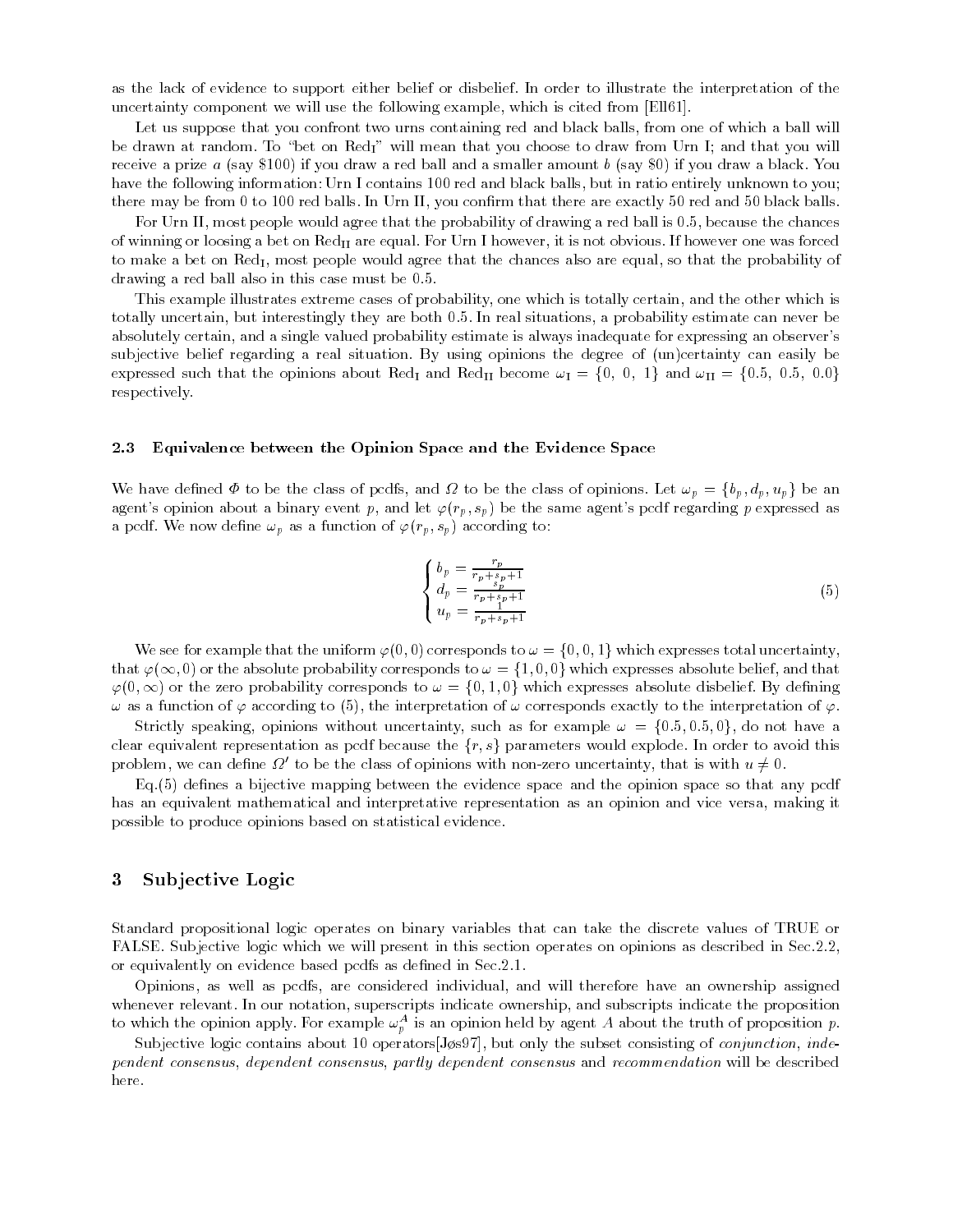#### 3.1Conjunction

A conjunction of two opinions about propositions consists of determining from the two opinions a new opinion reflecting the conjunctive truth of both propositions. This corresponds to the logical binary "AND" operation in standard logic.

**Definition 1.** Let  $\omega_p = \{b_p, d_p, u_p\}$  and  $\omega_q = \{b_q, d_q, u_q\}$  be an agent's opinions about two distinct propositions p and q. Let  $\omega_{p\wedge q} = \{b_{p\wedge q} , d_{p\wedge q} , u_{p\wedge q}\}$  be the opinion such that

1. 
$$
b_{p \wedge q} = b_p b_q
$$
  
\n2.  $d_{p \wedge q} = d_p + d_q - d_p d_q$   
\n3.  $u_{p \wedge q} = b_p u_q + u_p b_q + u_p u_q$ 

Then  $\omega_{p\wedge q}$  is called the conjunction of  $\omega_p$  and  $\omega_q$ , representing the agents opinion about both p and q being true. By using the symbol " $\wedge$ " to designate this operation, we get  $\omega_{p \wedge q} = \omega_p \wedge \omega_q$ .  $\Box$ 

As would be expected, conjunction of opinions is both commutative and associative. It must be assumed that the opinion arguments in a conjunction are independent. This means for example that the conjunction of an opinion with itself will be meaningless, because the conjunction rule will see them as if they were opinions about distinct propositions.

When applied to opinions with absolute belief or disbelief, it produces the same results as the conjunction rule in standard logic, that is; it produces the truth table of logical "AND". In addition, when applied to opinions with zero uncertainty, it produces the same results as serial multiplication of probabilities.

#### 3.2Consensus between Independent Opinions

Assume two agents A and B having observed an entity produce a binary event over two different periods respectively, with A having observed  $r-\text{positive}$  and  $s-\text{negative}$  events, and  $D$  having observed  $r-\text{positive}$ and  $s^{\omega}$  negative events. According to Eq.(3), their respective pcdfs are then  $\varphi(r^*,s^*)$  and  $\varphi(r^*,s^*)$ . Imagine now that they combine their observations to form a better estimate of the event's probability. This is equivalent to an imaginary agent  $[A, B]$  having made all the observations and who therefore can form the pcdf defined by  $\varphi(r^+ + r^- , s^+ + s^-)$ .

**Definition 2.** Let  $\varphi(r_p^-,s_p^-)$  and  $\varphi(r_p^-,s_p^-)$  be two pedfs respectively held by the agents A and B regarding the truth of a proposition p. The pcaf  $\varphi(r_p^{n+1}, s_p^{n+2})$  defined by

1. 
$$
r_p^{A,B} = r_p^A + r_p^B
$$
  
2. 
$$
s_p^{A,B} = s_p^A + s_p^B
$$

is then called the consensus rule for combining  $A$ 's and  $B$ 's estimates, as if it was an estimate held by an imaginary agent  $[A, B]$ . By using the symbol  $\oplus$  to designate this operation, we get  $\varphi(r_p^{a_1D}, s_p^{a_1D}) =$  $\varphi(r^{\scriptscriptstyle\mathcal{A}}_p,s^{\scriptscriptstyle\mathcal{A}}_p)\oplus\varphi(r^{\scriptscriptstyle\mathcal{D}}_p,s^{\scriptscriptstyle\mathcal{D}}_p)$  ,  $\Box$ 

The equivalent operator for opinions is easily obtained by using Def.2 above and the evidence-opinion mapping of Eq.(5).

**Theorem 1.** Let  $\omega_p^A = \{b_p^A, d_p^A, u_p^A\}$  and  $\omega_p^B = \{b_p^B, d_p^B, u_p^B\}$  be opinions respectively held by agents A and B about the same proposition p. Let  $\omega_p^{A,B} = \{b_p^{A,B}, d_p^{A,B}, u_p^{A,B}\}$  be the opinion such that

1. 
$$
b_p^{A,B} = (b_p^A u_p^B + b_p^B u_p^A)/\kappa
$$
  
\n2.  $d_p^{A,B} = (d_p^A u_p^B + d_p^B u_p^A)/\kappa$   
\n3.  $u_p^{A,B} = (u_p^A u_p^B)/\kappa$ 

where  $\kappa = u_p^A + u_p^B - u_p^A u_p^B$  such that  $\kappa \neq 0$ . Then  $\omega_p^{A,B}$  is called the Bayesian consensus between  $\omega_p^A$  and  $\omega^B_p$ , representing an imaginary agent  $[A,B]$ 's opinion about p, as if she represented both A and B. By using the symbol  $\oplus$  to designate this operation, we get  $\omega_p^{A,B} = \omega_p^A \oplus \omega_p^B$ .  $\Box$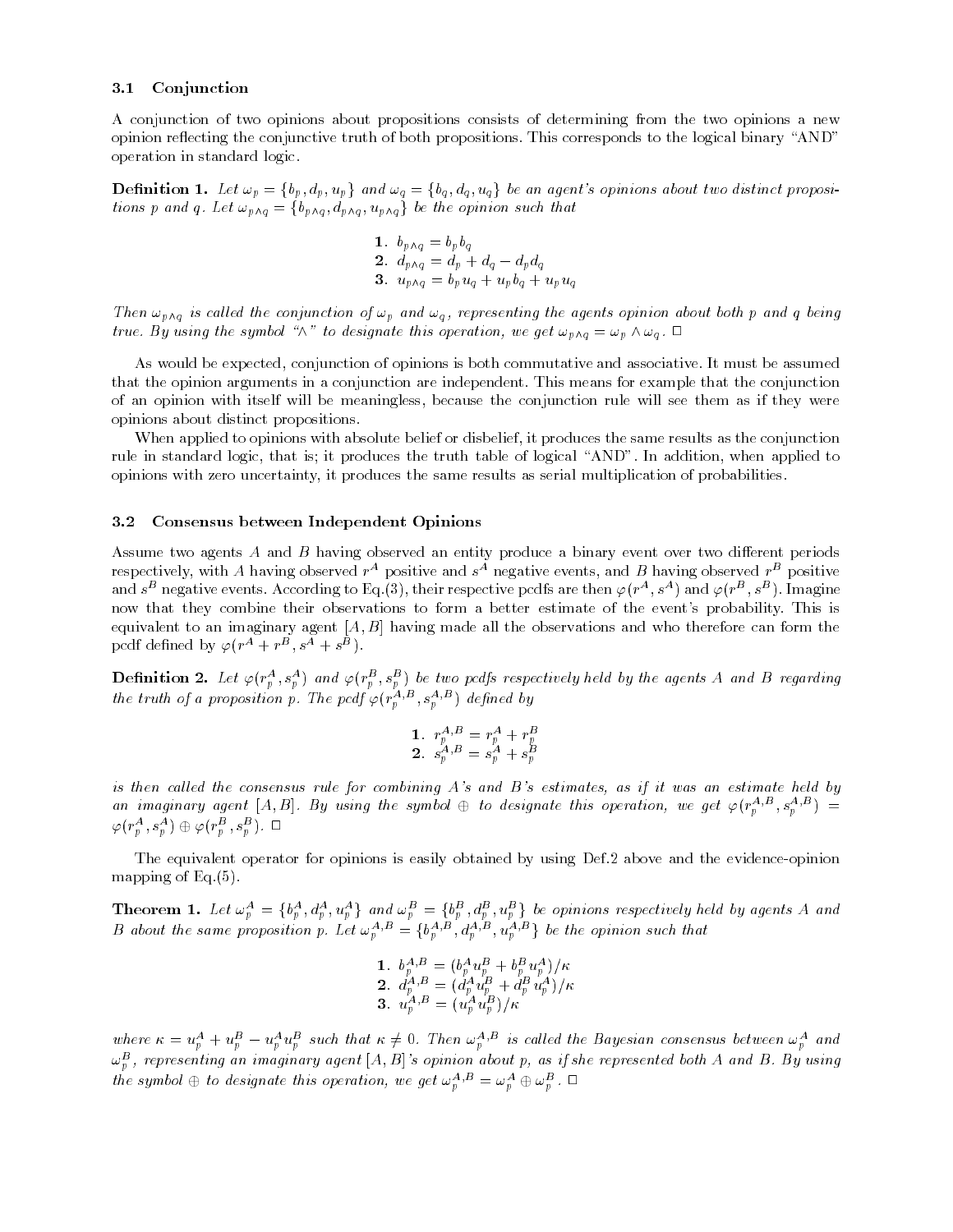It is easy to prove that  $\oplus$  is both commutative and associative which means that the order in which opinions are combined has no importance. Opinion independence is must be assumed, which obviously translates into not allowing an entity's opinion to be counted more than once

Two opinions which both contain zero uncertainty can not be combined according to Th.1. This can be explained by interpreting uncertainty as *room for influence*, meaning that it is only possible to influence an opinion which has not yet been committed to belief or disbelief. A situation with con
icting certain opinions is philosophically meaningless, primarily because opinions about real situations can never be absolutely certain, and secondly, because if they were they would necessarily be equal.

#### 3.3Consensus between Dependent Opinions

Assume two agents A and B having simultaneously observed an entity produce a binary event a certain number of times. Because their observations are identical, their respective opinions will necessarily be dependent, and a consensus according to Def.2 would be meaningless.

We will define a consensus rule for dependent pcdfs based on the average of recorded positive and negative observations. If their respective dependent pcdfs are  $\varphi(r^*,s^*)$  and  $\varphi(r^*,s^*)$ , we will let the consensus estimate be defined by the pcdf  $\varphi((r^*+r^2)/2,~(s^*+s^2)/2).$  When the consensus between  $n$  dependent opinion is to be computed, the general expression can be dened as follows:

**Definition 3.** Let  $\varphi(r_p^{A_i}, s_p^{A_i})$ , where  $i \in \{1, ..., n\}$ , be n dependent pedfs respectively held by the agents  $A_1, ..., A_n$  regarding the truth of proposition p. The pcdf  $\varphi(r_p^{n_1},...,s_p^{n_1},...,s_p^{n_p})$  defined by

1. 
$$
r_p^{\overline{A_{1,\dots,A_n}}} = \frac{\sum_{i=1}^n r_p^{A_i}}{n}
$$
  
2.  $s_p^{\overline{A_{1,\dots,A_n}}} = \frac{\sum_{i=1}^n s_p^{A_i}}{n}$ 

is then called the consensus rule for combining dependent pcdfs. By using the symbol  $\oplus$  to designate this operation, we get  $\varphi(r_p^{A_1,\dots,A_n},s_p^{A_1,\dots,A_n}) = \varphi(r_p^{A_1},s_p^{A_1}) \oplus \dots \oplus \varphi(r_p^{A_n},s_p^{A_n}).$ 

The consensus rule for combining dependent opinions is obtained by using Def.3 and the evidence-opinion mapping of Eq.(5).

**Theorem 2.** Let  $\omega_p^{A_i} = \{b_p^{A_i}, d_p^{A_i}, u_p^{A_i}\}$  where  $i \in \{1, ..., n\}$ , be n dependent opinions respectively held by agents  $A_1, ..., A_n$  about the same proposition p. Let  $\omega_p^{A_1, ..., A_n} = \{b_p^{A_1, ..., A_n}, d_p^{A_1, ..., A_n}, u_p^{A_1, ..., A_n}\}$  be the opinion such that

1. 
$$
b_p^{\overline{A_1,\ldots A_n}} = \frac{\sum_{i=1}^n (b_p^{A_i}/u_p^{A_i})}{\sum_{i=1}^n (b_p^{A_i}/u_p^{A_i}) + \sum_{i=1}^n (d_p^{A_i}/u_p^{A_i}) + n}
$$
  
\n2. 
$$
d_p^{\overline{A_1,\ldots A_n}} = \frac{\sum_{i=1}^n (d_p^{A_i}/u_p^{A_i})}{\sum_{i=1}^n (b_p^{A_i}/u_p^{A_i}) + \sum_{i=1}^n (d_p^{A_i}/u_p^{A_i}) + n}
$$
  
\n3. 
$$
u_p^{\overline{A_1,\ldots A_n}} = \frac{n}{\sum_{i=1}^n (b_p^{A_i}/u_p^{A_i}) + \sum_{i=1}^n (d_p^{A_i}/u_p^{A_i}) + n}
$$

Then  $\omega_p^{A_1,\ldots,A_n}$  is called the dependent consensus between all the  $\omega_p^{A_1}$ . By using the symbol  $\oplus$  to designate this operation, we get  $\omega_p^{A_1,\ldots,A_n} = \omega_p^{A_1} \oplus \ldots \oplus \omega_p^{A_n}$ .

It is easy to prove that  $\overline{\oplus}$  is both commutative and associative which means that the order in which opinions are combined has no importance. Opinions without uncertainty can not be combined according to Th.2 for the same reason as for consensus between independent opinions.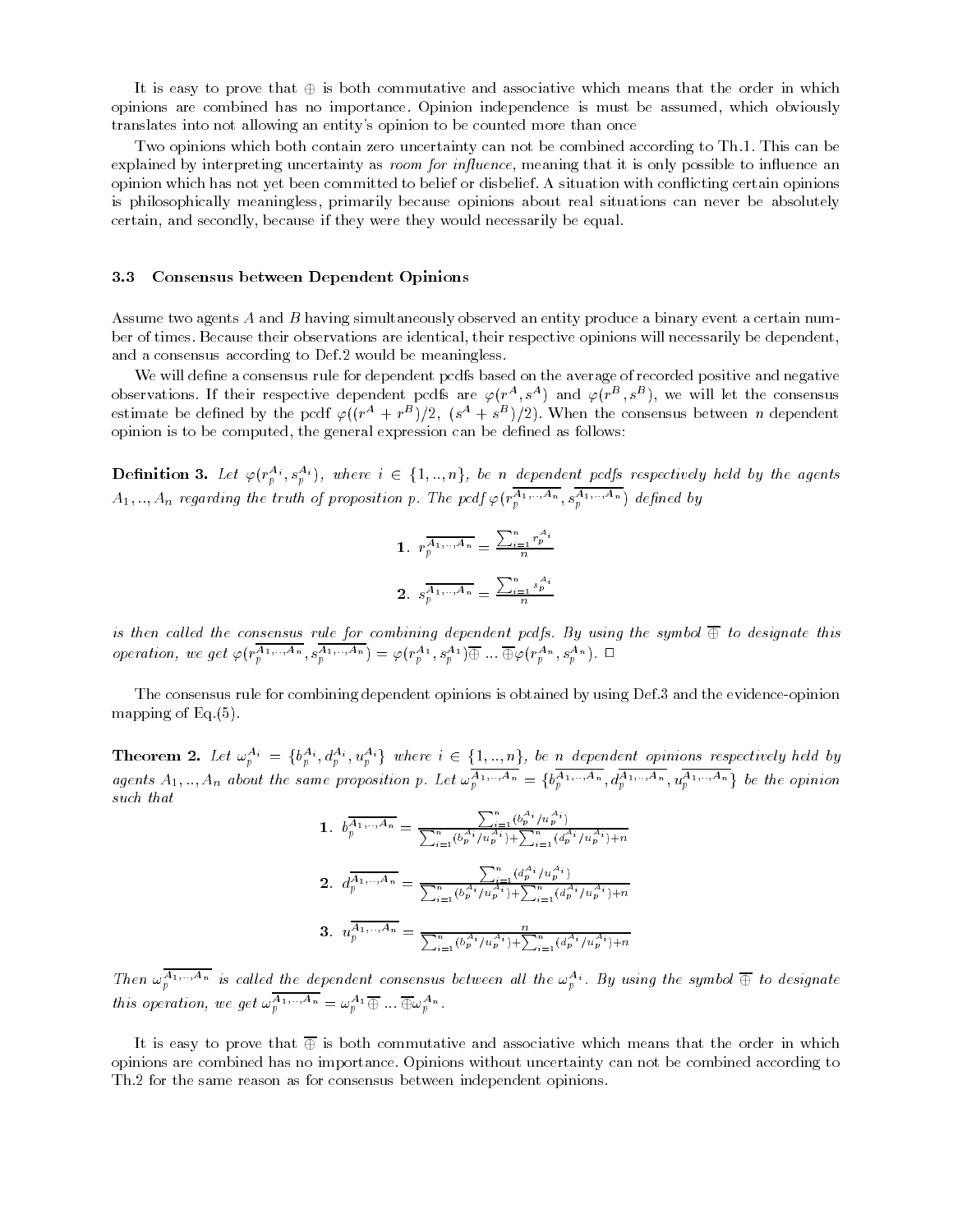#### 3.4Consensus between Partially Dependent Opinions

If two agents  $A$  and  $B$  have observed the same events during two partially overlapping periods, their respective pcdfs will be partially dependent. A situation where the pcdfs are based on partly dependent observations is illustrated in Fig.3. In the figure,  $\varphi_p^{A_i(B)}$  and  $\varphi_p^{B_i(A)}$  represent the independent parts of A and B's pcdfs, whereas  $\varphi_p^{--,-}$  and  $\varphi_p^{--}$  represent their dependent parts. On the condition that the fraction of simultaneously observed events is known, it is possible to isolate the dependent and the independent parts of their observations and thereby also of their pcdfs. The dependent estimates can then be combined according to the dependent consensus rule, and this outcome can be further combined with the remaining two independent estimates according to the independent consensus rule.



Fig. 3. Pcdfs based on partly overlapping observations

Let  $\varphi_p^A$ 's fraction of dependence with  $\varphi_p^B$  and vice versa be represented by the dependence factors  $\gamma_p^{AB}$ .<br>and  $\gamma_p^{BA}$ . The dependent and independent pcdfs can then be defined as a function of the dependence f

1. 
$$
\varphi_p^{Ai(B)}:
$$
 
$$
\begin{cases}\nr_p^{Ai(B)} = r_p^A (1 - \gamma_p^{AB}) \\
s_p^{Ai(B)} = s_p^A (1 - \gamma_p^{AB})\n\end{cases}
$$
\n3.  $\varphi_p^{Bi(A)}:$  
$$
\begin{cases}\nr_p^{Bi(A)} = r_p^B (1 - \gamma_p^{BA}) \\
s_p^{Bi(A)} = s_p^B (1 - \gamma_p^{BA})\n\end{cases}
$$
\n4.  $\varphi_p^{Bd(A)}:$  
$$
\begin{cases}\nr_p^{Bd(A)} = r_p^B \gamma_p^{BA} \\
s_p^{Bd(A)} = r_p^B \gamma_p^{BA}\n\end{cases}
$$
\n(6)

We will use the symbol  $\widetilde{\oplus}$  to designate consensus between partially dependent pcdfs. As before  $\overline{\oplus}$  is the operator for entirely dependent pcdfs. The consensus of  $A$  and  $B$ 's pcdfs can then be written as:

$$
\varphi_p^A \widetilde{\oplus} \varphi_p^B = \varphi_p^{\widetilde{A,B}} \n= \varphi_p^{A \mathbf{d}(B), B \mathbf{d}(A), A\mathbf{i}(B), B\mathbf{i}(A)} \n= (\varphi_p^{A \mathbf{d}(B)} \overline{\oplus} \varphi_p^{B \mathbf{d}(A)}) \oplus \varphi_p^{A\mathbf{i}(B)} \oplus \varphi_p^{B\mathbf{i}(A)}
$$
\n(7)

The equivalent representation of dependent and independent opinions can be obtained by using Eq.(6) and the evidence-opinion mapping Eq.(5). The reciprocal dependence factors are as before denoted by  $\gamma^{AB}$ and  $\gamma$  –  $\blacksquare$  .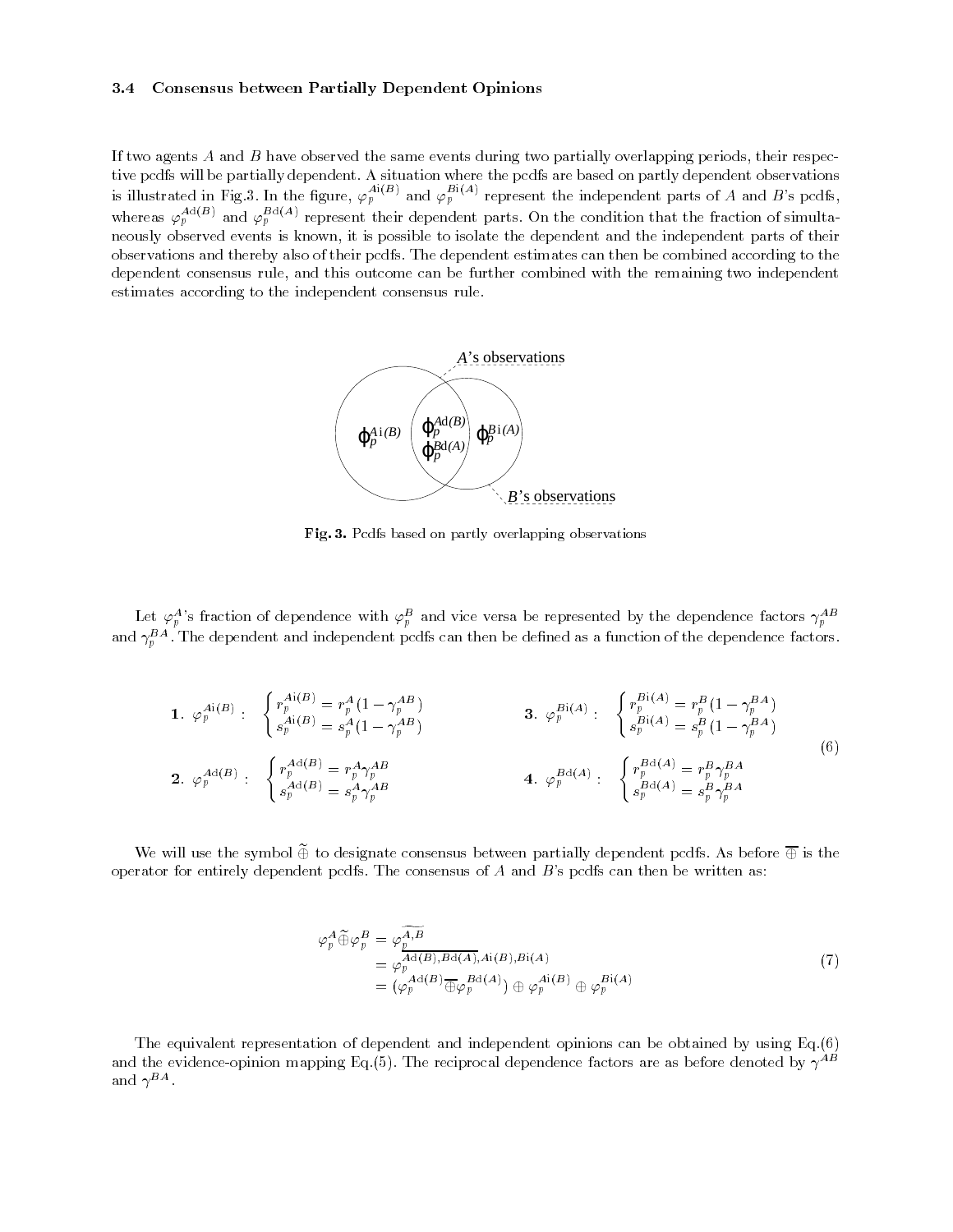1. 
$$
\omega_p^{Ai(B)}:
$$
  $\begin{cases}\n b_p^{Ai(B)} = b_p^A \mu_p^{AB} \\
 d_p^{Ai(B)} = d_p^A \mu_p^{AB} \\
 u_p^{Ai(B)} = u_p^A \mu_p^{AB} / (1 - \gamma_p^{AB})\n\end{cases}$  where  $\mu_p^{AB} = \frac{1 - \gamma_p^{AB}}{(1 - \gamma_p^{AB})(b_p^A + d_p^A) + u_p^A}$   
\n2.  $\omega_p^{Ad(B)}:$   $\begin{cases}\n b_p^{Ad(B)} = b_p^A \nu_p^{AB} \\
 d_p^{Ad(B)} = d_p^A \nu_p^{AB} \\
 u_p^{Ad(B)} = u_p^A \nu_p^{AB} / \gamma_p^{AB}\n\end{cases}$  where  $\nu_p^{AB} = \frac{\gamma_p^{AB}}{\gamma_p^{AB}(b_p^A + d_p^A) + u_p^A}$   
\n3.  $\omega_p^{Bi(A)}:$   $\begin{cases}\n b_p^{Bi(A)} = b_p^B \mu_p^{BA} \\
 d_p^{Bi(A)} = d_p^B \mu_p^{BA} \\
 u_p^{Bi(A)} = u_p^B \mu_p^{BA} / (1 - \gamma_p^{BA})\n\end{cases}$  where  $\mu_p^{BA} = \frac{1 - \gamma_p^{BA}}{(1 - \gamma_p^{BA})(b_p^B + d_p^B) + u_p^B}$   
\n4.  $\omega_p^{Bd(A)}:$   $\begin{cases}\n b_p^{Bd(A)} = b_p^B \nu_p^{BA} \\
 d_p^{Bd(A)} = d_p^B \nu_p^{BA} \\
 u_p^{Bd(A)} = u_p^B \nu_p^{BA} \\
 u_p^{Bd(A)} = u_p^B \nu_p^{BA} / \gamma_p^{BA}\n\end{cases}$  where  $\nu_p^{BA} = \frac{\gamma_p^{BA}}{\gamma_p^{BA}(b_p^B + d_p^B) + u_p^B}$ 

We will use the symbol  $\widetilde{\oplus}$  to designate consensus between partially dependent opinions. As before  $\overline{\oplus}$  is the operator for entirely dependent opinions. The consensus of A and B's opinions can then be written as:

$$
\omega_p^A \widetilde{\oplus} \omega_p^B = \omega_p^{\widetilde{A}, \widetilde{B}} \n= \omega_p^{A \mathrm{d}(B), B \mathrm{d}(A), A \mathrm{i}(B), B \mathrm{i}(A)} \n= (\omega_p^{A \mathrm{d}(B)} \overline{\oplus} \omega_p^{B \mathrm{d}(A)}) \oplus \omega_p^{A \mathrm{i}(B)} \oplus \omega_p^{B \mathrm{i}(A)}
$$
\n(9)

It is easy to prove that for any opinion  $\omega_p$  with a dependence factor  $\gamma_p$  - to any other opinion  $\omega_p$  the following equality holds:

$$
\omega_p^A = \omega_p^{Ai(B)} \oplus \omega_p^{Ad(B)} \tag{10}
$$

#### 3.5Recommendation

Assume two agents A and B where A has an opinion about B, and B has an opinion about a proposition  $p$ . A recommendation of these two opinions consists of combining A's opinion about B with B's opinion about  $p$  in order for  $A$  to get an opinion about  $p$ .

There is no such thing as physical recommendation, and recommendation of opinions therefore lends itself to different interpretations. The main difficulty lies with describing the effect of A disbelieving that  $B$  will give a good advice. For the definition of the recommendation operator, A's disbelief in the recommending agent B means that A thinks that B is uncertain about the truth value of p. As a result A is also uncertain about the truth value of p.

**Definition 4.** Let A, B and be two agents where  $\omega_B^A = \{b_A^A, d_B^A, u_B^A\}$  is A's opinion about B's recommendations, and let p be a proposition where  $\omega_p^B = \{b_p^B, d_p^B, u_p^B\}$  is B's opinion about p expressed in a recommendation to A. Let  $\omega_p^{AB} = \{b_p^{AB}, d_p^{AB}, u_p^{AB}\}$  be the opinion such that

1. 
$$
b_p^{AB} = b_B^Ab_p^B
$$
,  
\n2.  $d_{p_A B}^{AB} = b_B^A d_p^B$   
\n3.  $u_p^AB = d_B^A + u_B^A + b_B^A u_p^B$ 

then  $\omega_p^{AB}$  is called the recommendation rule for combining  $\omega_B^A$  and  $\omega_p^B$  expressing A's opinion about p as a result of the recommendation from B. By using the symbol  $\otimes$  to designate this operation, we get  $\omega_p^{AD} =$  $\omega_B^{\boldsymbol{A}}\otimes\omega_p^{\boldsymbol{B}}$  ,  $\Box$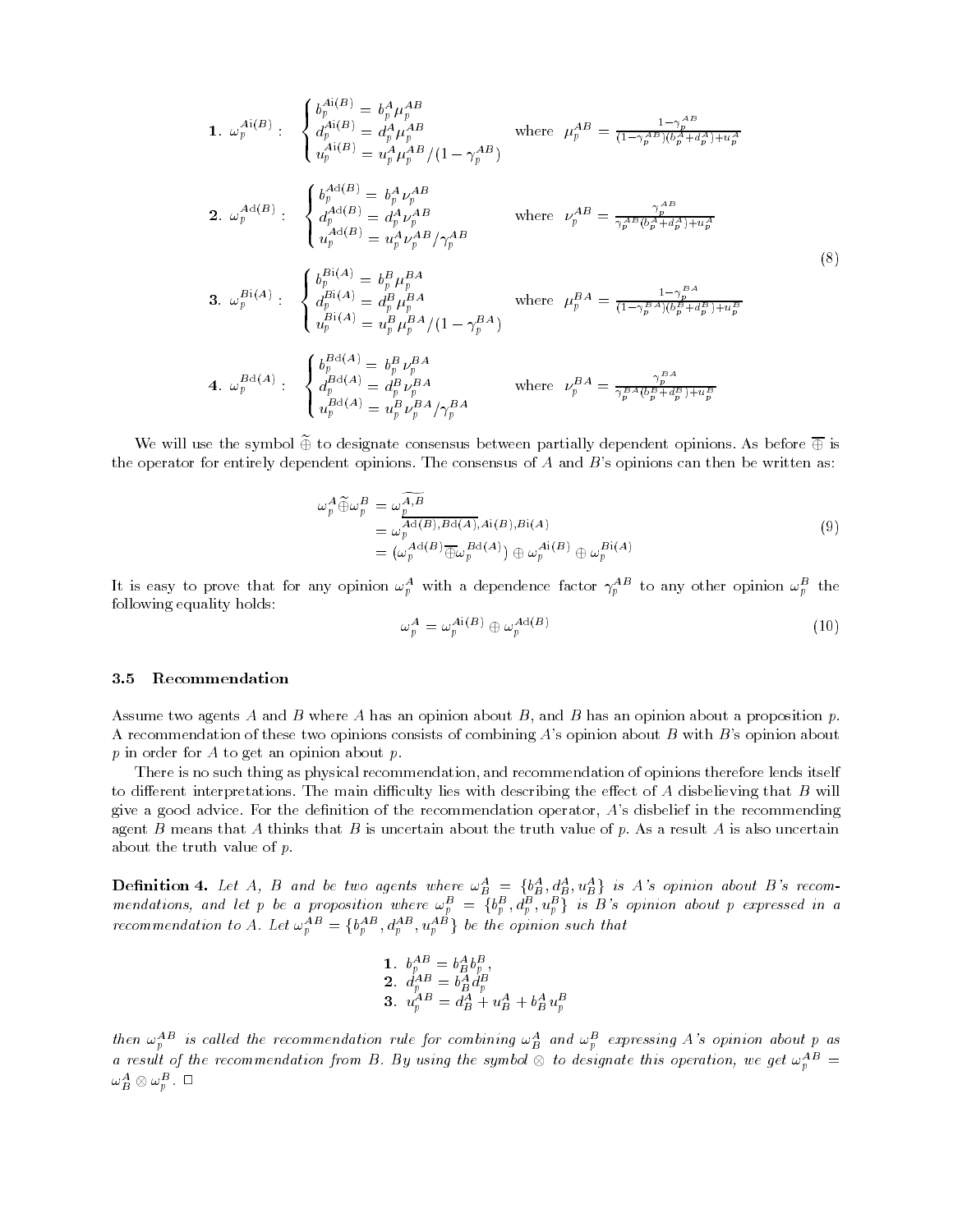It is easy to prove that  $\otimes$  is associative but not commutative. This means that the combination of opinions can start in either end of the chain, and that the order in which opinions are combined is signicant. In a chain with more than one recommending entity, opinion independence must be assumed, which for example translates into not allowing the same entity to appear more than once in a chain.

B's recommendation must be interpreted as what B actually recommends to A, and not necessarily as  $B$ 's real opinion. It is obvious that these can be totally different if  $B$  for example defects.

It is important to notice that the recommendation rule can only be justied when it can be assumed that recommendation is transitive. More precisely it must be assumed that the agents in the chain do not change their behaviour (i.e. what they recommend) as a function of which entities they interact with. However, as pointed out in [Js96] and [BFL96] this can not always be assumed, because defection can be motivated for example by antagonism between certain agents. The recommendation rule must therefore be used with care, and can only be applied in environments where behaviour invariance can be assumed.

#### 4How to Determine Opinions

The major difficulty with applying subjective logic is to find a way to consistently determine opinions to be used as input parameters. People may find the opinion model unfamiliar, and different individuals may produce conflicting opinions when faced with the same evidence.

For basing opinions on statistical evidence, Sec.2.1 described how it is possible to define formal rules for determining opinions. If on the other hand the evidence can only be analysed intuitively, guidelines for determining opinions may be useful. In this section we will attempt to formulate a questionnaire for guiding people in expressing their beliefs as opinions. The idea behind the questionnaire is to let the observer consider each component of her opinion separately.

An opinion is always about a binary proposition, so the first task when trying to determine an opinion intuitively is to express the proposition clearly. The subject should be informed that it is assumed that nobody can be absolutely sure about anything, so that opinions with  $u=0$  should never be specified. The questionnaire below will help observers isolate the components of their opinions in the form of belief, disbelief and uncertainty.

### Questionnaire for Determining Intuitive Opinions.

1. Is the proposition clearly expressed?  $Yes. \rightarrow (2)$ 

No: Do it, and start again.  $\rightarrow$  (1)

- 2. Is there any evidence, or do you have an intuitive feeling in favour of or against the proposition? Yes:  $\rightarrow$  (3)
	- No: You are totally uncertain.  $b := 0, d := 0, u := 1. \rightarrow (7)$
- 3. How conclusive is this evidence or how strong is this feeling? Give a value  $0 \leq x \leq 1$ .
	- $\rightarrow$  (4)
- 4. How strong is the evidence or the intuitive feeling against the proposition? Give a value  $0 \leq y \leq 1$ .  $\rightarrow$  (5)
- 5. How strong is the evidence or the intuitive feeling in favour of the proposition? Give a value  $0 \le z \le 1$ .  $\rightarrow$  (6)
- 6. Normalisation of results:

$$
b := \frac{z}{z+y+(1-x)} \n d := \frac{y}{z+y+(1-x)} \n i := \frac{1-x}{z+y+(1-x)}
$$

 $\rightarrow$  (7) 7.  $\omega = \{b, d, u\}$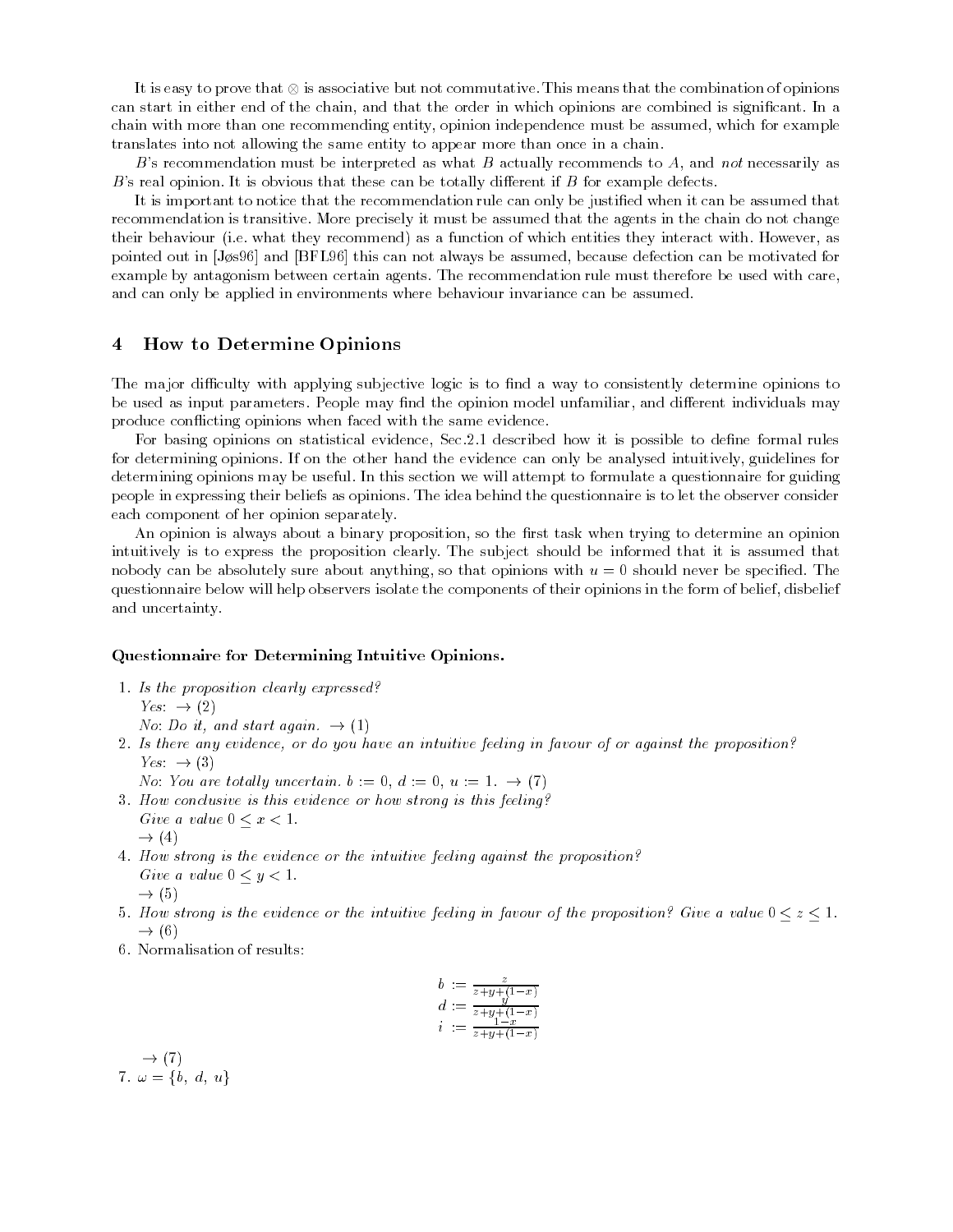#### 5Modelling Trust

Trust can be dened as a subjective belief. In particular, trust in a system is the belief that the system will resist malicious attacks, and trust in a human agent is the belief that he will cooperate  $[J\phi s96]$ .

An observer A who is assessing the security of particular system can form the proposition  $p$ : "The system" while resist maticious attacks. Now, her trust in the system will be her opinion about p, expressed as  $\omega_p^{\perp}$ .

Let the same observer A consider her trust in a particular human agent. She must assume that the agent will either cooperate or defect. She can form the proposition  $q$ : "The agent will cooperate." Her trust in the agent can simply be expressed as  $\omega_{\sigma}^{-}$ , which is the belief that he will cooperate.

In a similar way, trust in the authenticity of a cryptographic key can be expressed by defining  $r: \,^{\circ} The$ key is aumentic. and express the opinion  $\omega_r^{\perp}$ .

These simple examples demonstrate that trust easily can be expressed as an opinion. The whole framework for subjective logic described above can therefore also be used for reasoning about trust. In the following, we will demonstrate how subjective logic can be applied to modelling trust in systems.

#### 5.1Modelling the Evaluation Scheme

In this section we will attempt to analyse trust resutling from a traditional security evaluation scheme as described in Sec.1. For this analysis, we will distinguish between the establishment of the trust relationships, and their subsequent role during security evaluations.

The Set-Up Phase. An authority assigns the role of accreditor to a suitable organisation which is assumed to be trustworthy by all future participants in the scheme.

Organisations which want to be certiers can apply to the accreditor and provide evidence to prove that they fulfil the necessary requirements. If the accreditor is satisfied it will grant a licence to the new certifier. This fact becomes evidence for everyone interested in order to trust the new certifier, as illustrated in Figure 4.a. A similar process takes place for establishing trust in evaluators, as illustrated in Figure 4.b.



Fig. 4. Set-up of security evaluation scheme

The accreditor is only checking that the applicant is fullling a set of requirements, and strictly speaking does not need to trust the certifier or the evaluator. However, we find that individual human members of the accrediting organisation should actually trust an applicant before granting a licence. The licensing can therefore be seen as a recommendation to the public to trust the services provided by the certier and the evaluator.

The Evaluation Phase. The developer provides evidence to the evaluator who checks that the set of criteria are fullled. Note that the evaluator does not need to trust the actual system. It is for example possible that individual employees of the evaluation laboratory find the specified criteria insufficient to cover the security well, but nevertheless can testify that the actual criteria are met. Based on the evaluation report,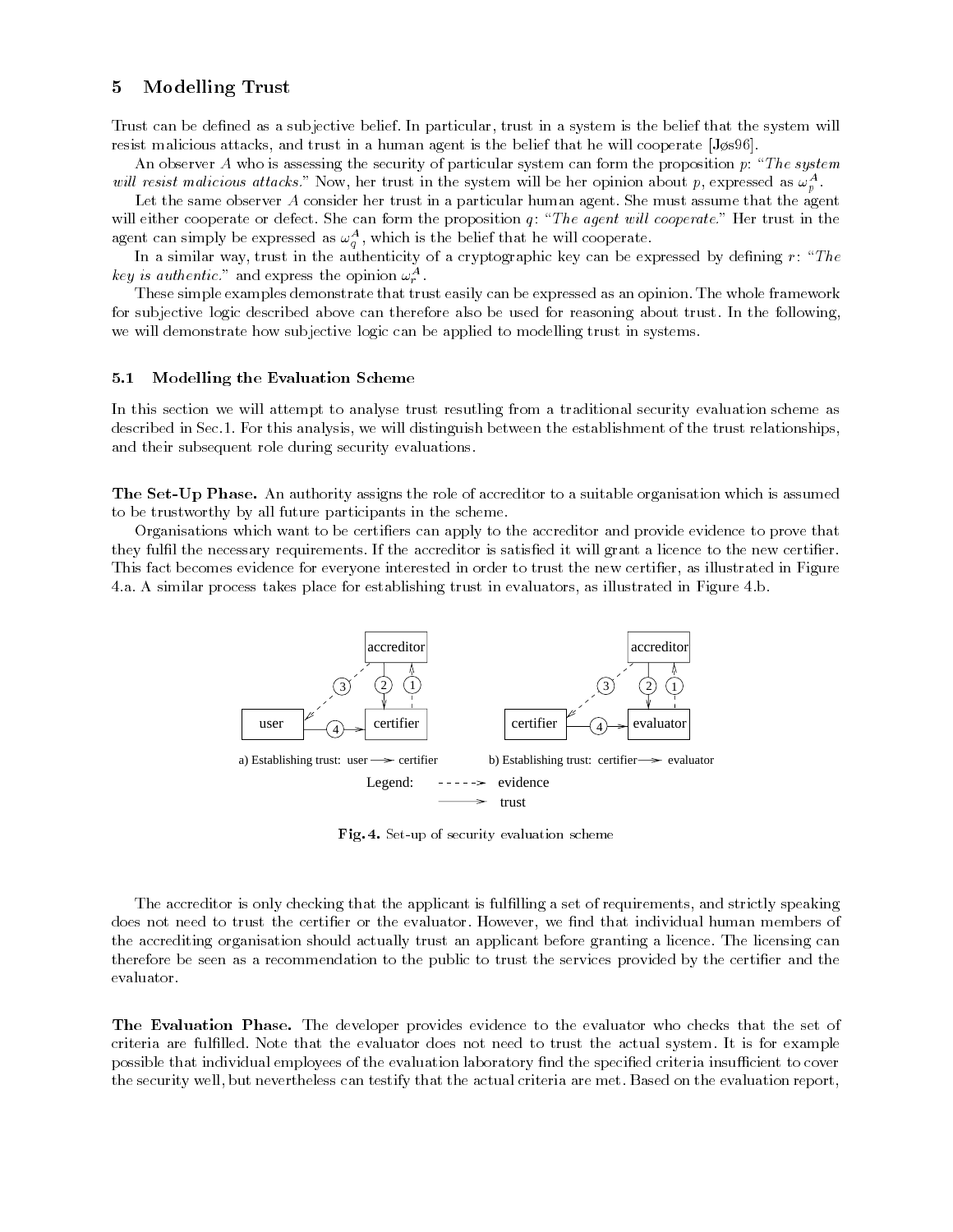the certifier decides whether or not a certificate of evaluation shall be issued. Note that here too, the certifier does not technically need to trust the system, but simply certies that the evaluation has been performed correctly and that the issued certificate is consistent with the findings of the evaluation. The certificate is not a recommendation to trust the system, but only certies that the system has been checked against a set of criteria. The user must therefore consider to which degree the certicate will make her trust the system. This chained process is illustrated in Figure 5.



Fig. 5. Evaluation and certification

A certicate indicating a security evaluation assurance level can not be directly translated into trust. The establishment of the user's trust in the system includes considering the appropriateness of the criteria themselves, and the quality of the evaluation scheme. Very few users will have the necessary expertise to consider these issues, and therefore have to simply accept them as recommendations. This illustrates that we live in a second-hand world, and very rarely are able to get first-hand evidence about any product or relationship with more than basic complexity.

Formal Model. We will apply subjective logic to model the evaluation scheme described above. Subjective logic works on opinions about propositions about the real world, so the first task when applying the logic is to define a suitable set of propositions which reflect the user's point of view.

 $a:$  "The system will be sufficiently resistant against malicious attacks."

b: "A correctly evaluated and certified system will be sufficiently resistant against malicious attacks."

 $c: "The system is correctly evaluated and certified."$ 

 $d$ : "The certifier will only certify systems which have been correctly evaluated."

 $e: "The system is certified."$ 

 $f$ : "The accreditor will only license certifiers which satisfy  $d$ ."

 $g$ : "The certifier has a license."

Let A be the user. Her trust in the system can be expressed as a function of her opinions about the propositions above.

$$
\omega_a^A = \omega_b^A \wedge \omega_c^A
$$
  
\n
$$
\omega_c^A = \omega_d^A \wedge \omega_e^A
$$
  
\n
$$
\omega_d^A = \omega_f^A \wedge \omega_g^A
$$
  
\n
$$
\omega_a^A = \omega_b^A \wedge \omega_e^A \wedge \omega_f^A \wedge \omega_g^A
$$

The propositions  $e$  and  $g$  will normally be non-controversial, and the corresponding opinions can thereby be omitted in the calculation, so that we get:

$$
\omega_a^A = \omega_b^A \wedge \omega_f^A \tag{11}
$$

which in plain language translates into: "User A trusts the system to the degree that she believes that a correctly evaluated system will resist malicious attacks, and that she believes that the accreditor will only licence certifiers which truly only certify correctly evaluated systems."

The analysis has shown that the user's trust in the system depends on her trust in the appropriateness of the criteria themselves, and her trust in the evaluation scheme in general, here represented by the accreditor which is its highest authority.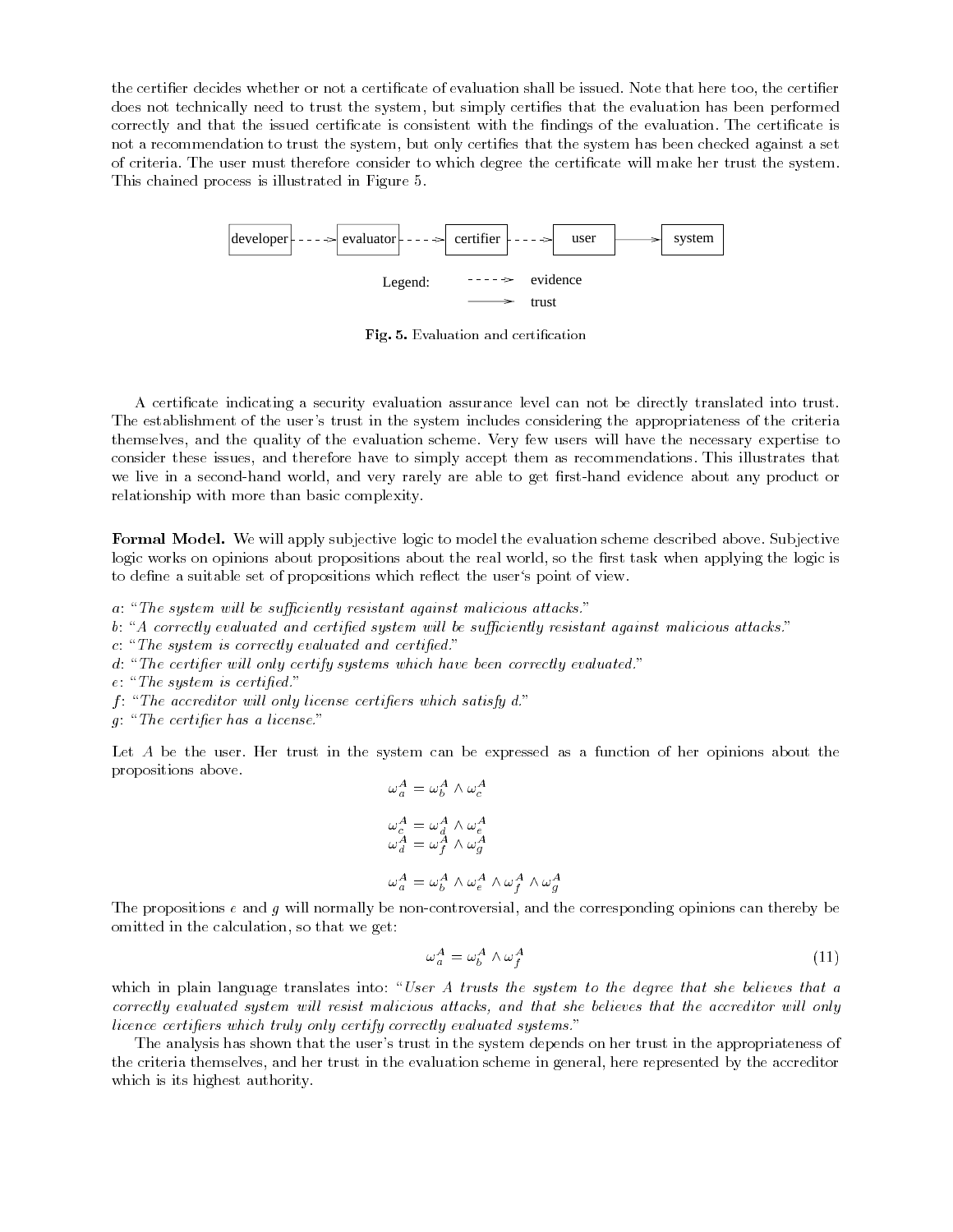$N$ umerical Example. Assume the opinions about the propositions  $\theta$  and  $f$  above have been determined on an intuitive basis. Let for example

$$
\begin{array}{l}\n\omega_b^A = \{0.80, 0.10, 0.10\} \\
\omega_f^A = \{0.99, 0.00, 0.01\}\n\end{array}
$$

The trust in an evaluated and certified system then becomes:

$$
\begin{array}{l}\n\omega_{b \wedge f}^{A} = \omega_b^A \wedge \omega_f^A \\
= \{0.792, 0.100, 0.108\}\n\end{array}
$$

#### 5.2Modelling the Context

As pointed out in [JVLKV97] the user's total trust in a system will always be based on evidence from different sources of which security evaluation is only one. Some of the possible sources are are illustrated in Fig.6 and briefly described below.



Fig. 6. Sources of trust in systems

- 1. Security evaluation. Trust resulting from security evaluation was analysed on the previous section, but each individual user will have to determine this trust, or the underlying opinions, on an intuitive basis. This trust will to a large extent be incorporated in, and thereby dependent on, the trust resulting from the system reputation which will be described next.
- 2. System reputation. This trust can be based on advice from IT consultants or positive critics e.g. from technical journals, and must be determined on an intuitive basis by the user. If the system has been evaluated, the system reputation will be partly dependent on the evaluation itself.
- 3. Security incidents. Security incidents will be considered to only create distrust. It can be determined on a statistical basis, and will be independent of all the other types of evidence.
- 4. Security advisory reports. As for incidents, advisory reports can only create distrust as long as the reported problem has not been fixed. After the problem has been fixed, this opinion should be neutral (uncertain) as long as the number of reported problems is not very high indicating that the system quality in general is low. Each user must determine the trust resulting from this type of evidence on an intuitive basis, and this trust component can be considered independent from the others.
- 5. ISO 9000 certication. Users will trust to a varying degree systems which have been developed and manufactured by ISO 9000 certied companies. Each user must determine this trust component on an intuitive basis. This component can be considered incorporated in, and therefore dependent on, the trust resulting from the developer reputation.
- 6. Developer reputation. This trust is based on what the user has been told or has read in the press about other products produced by the same developer, and about the developer itself. Each user must determine this trust component on an intuitive basis. However, this component is likely to be partly dependent on an eventual ISO 9000 certification.

Faced with the above described types of evidence the user has to determine what she believes is the level of security of the system. The consensus operator described in Sec.3 models this mental process. In the following analysis, the user will be considered as consisting of different personalities, each faced with one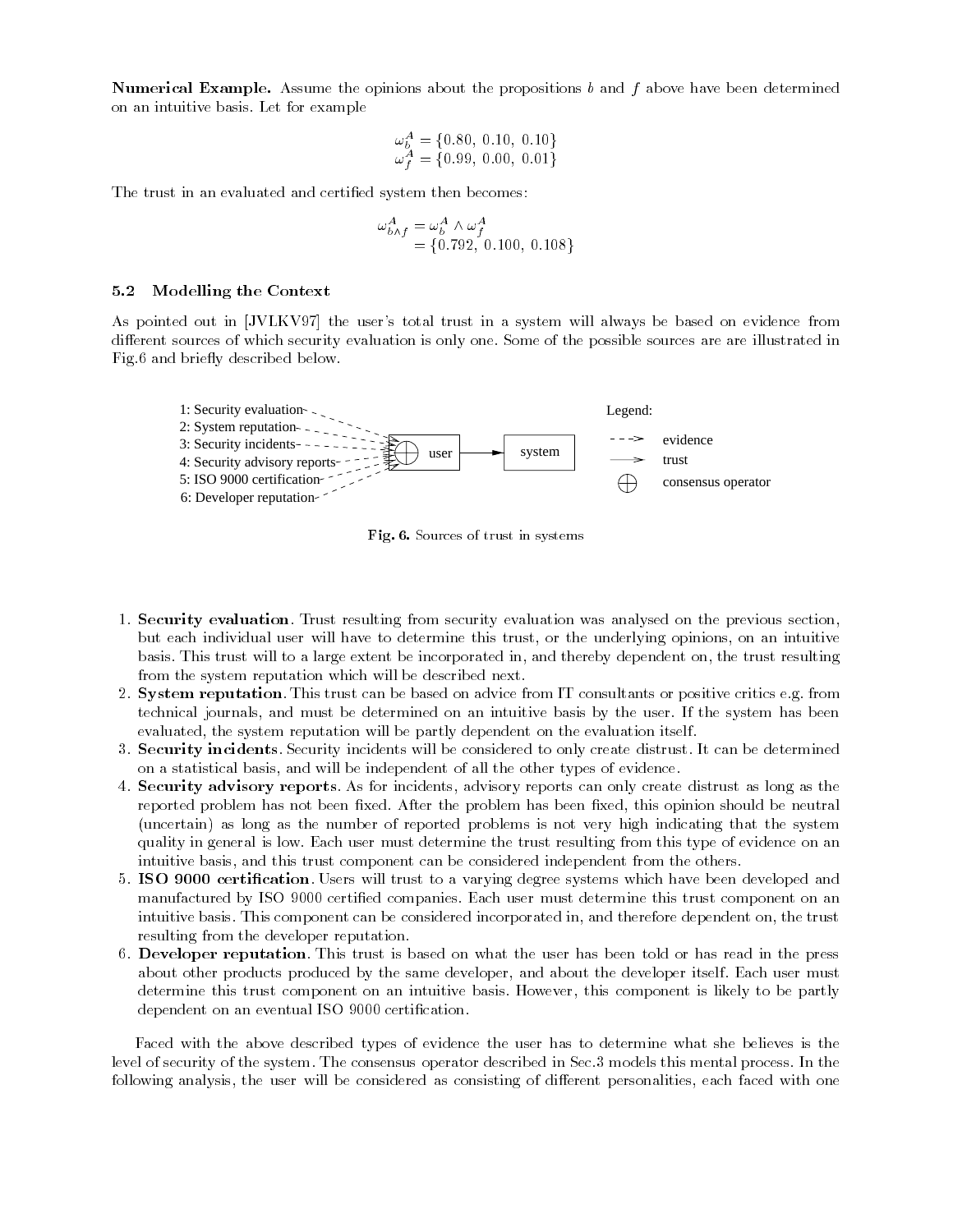type of evidence, and based on this, having a different opinion about the system's security. Finally all the opinions are combined using the consensus rule to obtain what is expected to be the user's real opinion.

Our goal is to analyse and determine the user's opinion about the proposition  $a: \mathscr{L}$  The system will be sufficiently resistant against malicious attacks". Let the user be called A and the sub-personalities  $A_1 ... A_6$ corresponding to each type of evidence described above. We then have

$$
\begin{split} \omega_a^A &= \left(\omega_a^{A_1} \widetilde{\oplus} \omega_a^{A_2}\right) \oplus \omega_a^{A_3} \oplus \omega_a^{A_4} \oplus \left(\omega_a^{A_5} \widetilde{\oplus} \omega_a^{A_6}\right) \\ &= \left(\omega_a^{A_1 d(A_2)} \overline{\oplus} \omega_a^{A_2 d(A_1)}\right) \oplus \omega_a^{A_2 i(A_1)} \oplus \omega_a^{A_3} \oplus \omega_a^{A_4} \oplus \left(\omega_a^{A_5 d(A_6)} \overline{\oplus} \omega_a^{A_6 d(A_5)}\right) \oplus \omega_a^{A_6 i(A_5)} \end{split}
$$

We have assumed that  $\omega_a^{-1}$  is totally dependent on  $\omega_a^{-2}$ , and that  $\omega_a^{-3}$  is totally dependent on  $\omega_a^{-3}$ . However, the reciprocal factors of dependence  $\gamma$   $\rightarrow$   $\rightarrow$  and  $\gamma$   $\rightarrow$   $\rightarrow$  will not be absolute, as the system reputation normally comes from more than the security evaluation, and the developer reputation results from many sources, including e.g. ISO 9000 certification.

**Numerical Example.** Let the trust resulting from security evaluation be called  $\omega_a$  . In Sec.5.1 it was computed as:

$$
\omega_a^{A_1} = \{0.792, 0.100, 0.108\}.
$$

In addition, let for example:

 $\omega_a^{A_2} = \{0.820,\ 0.100,\ 0.080\}$  $\omega_a^{A_3} = \{0.000,\ 0.000,\ 1.000\}$  $\omega_a^{A_4} = \{0.000,\ 0.000,\ 1.000\}$  $\omega_a^{A_5} = \{0.600,\ 0.100,\ 0.300\}$  $\omega_a^{A_6} = \{0.850, 0.050, 0.100\},$ 

and let the dependence factors between security evaluation and system reputation be

 $\gamma^{A_1A_2} = 1.0$ , full dependence  $\gamma$   $\rightarrow$   $\pm$   $=$  0.5, partial dependence  $\gamma$   $\gamma$   $\equiv$  1.0, full dependence  $\gamma$   $\gamma$  = 0.5, partial dependence.

 $\omega_a^{-3}$  and  $\omega_a^{-4}$  can here be omitted in the calculations because the opinions are totally uncertain. Consensus between the remaining opinions gives:

$$
\begin{aligned}\n\omega_a^{A_1} \widetilde{\oplus} \omega_a^{A_2} &= \{0.825, 0.102, 0.073\} \\
\omega_a^{A_5} \widetilde{\oplus} \omega_a^{A_6} &= \{0.827, 0.061, 0.112\} \\
\omega_a^A &= (\omega_a^{A_1} \widetilde{\oplus} \omega_a^{A_2}) \oplus (\omega_a^{A_5} \widetilde{\oplus} \omega_a^{A_6}) \\
&= \{0.864, 0.090, 0.046\}.\n\end{aligned}
$$

In order to see the effect on the trust of for example a security incident, let  $\omega_a^{A_3} = \{0.0, 0.9, 0.1\}$  as a result of a newly discovered security breach. We then get:

$$
\begin{aligned}\n\omega_a^A &= (\omega_a^{A_1} \widetilde{\oplus} \omega_a^{A_2}) \oplus \omega_a^{A_3} \oplus (\omega_a^{A_5} \widetilde{\oplus} \omega_a^{A_6}) \\
&= \{0.825, 0.102, 0.073\} \oplus \{0.000, 0.900, 0.100\} \oplus \{0.827, 0.061, 0.112\} \\
&= \{0.611, 0.357, 0.032\}\n\end{aligned}
$$

which shows that the overall trust is clearly influenced by the security incident.

In order to see the eect of security evaluation on the total trust, we will compute the overall trust without  $\omega_a^A$  (and no security incident). In this case, that is with  $\omega_a^{A_1} = \{0, 0, 1\}$ ,  $\omega_a^{A_2}$  would be reduced according to its dependence with  $\omega_a^{A_1}$ . To find the new  $\omega_a^{A_2}$ , we have to solve for  $\omega_a^{A_2}$ . The equation:

$$
\omega_a^{A_2} = \omega_a^{A_2i(A_1)} \oplus \omega_a^{A_2d(A_1)}
$$

and set the  $\omega_{a,\text{new}}^A = \omega_a^{\{21\},A1'}$ . This is easily done using Eq.(8), giving  $\omega_{a,\text{new}}^A = \{0.759, 0.093, 0.148\}$ . The new overall trust becomes:

$$
\omega_a^A = \omega_{a,\text{new}}^{A_2} \oplus (\omega_a^{A_5} \widetilde{\oplus} \omega_a^{A_6})
$$
  
= {0.759, 0.093, 0.148}  $\oplus$  {0.827, 0.061, 0.112}  
= {0.852, 0.080, 0.068}